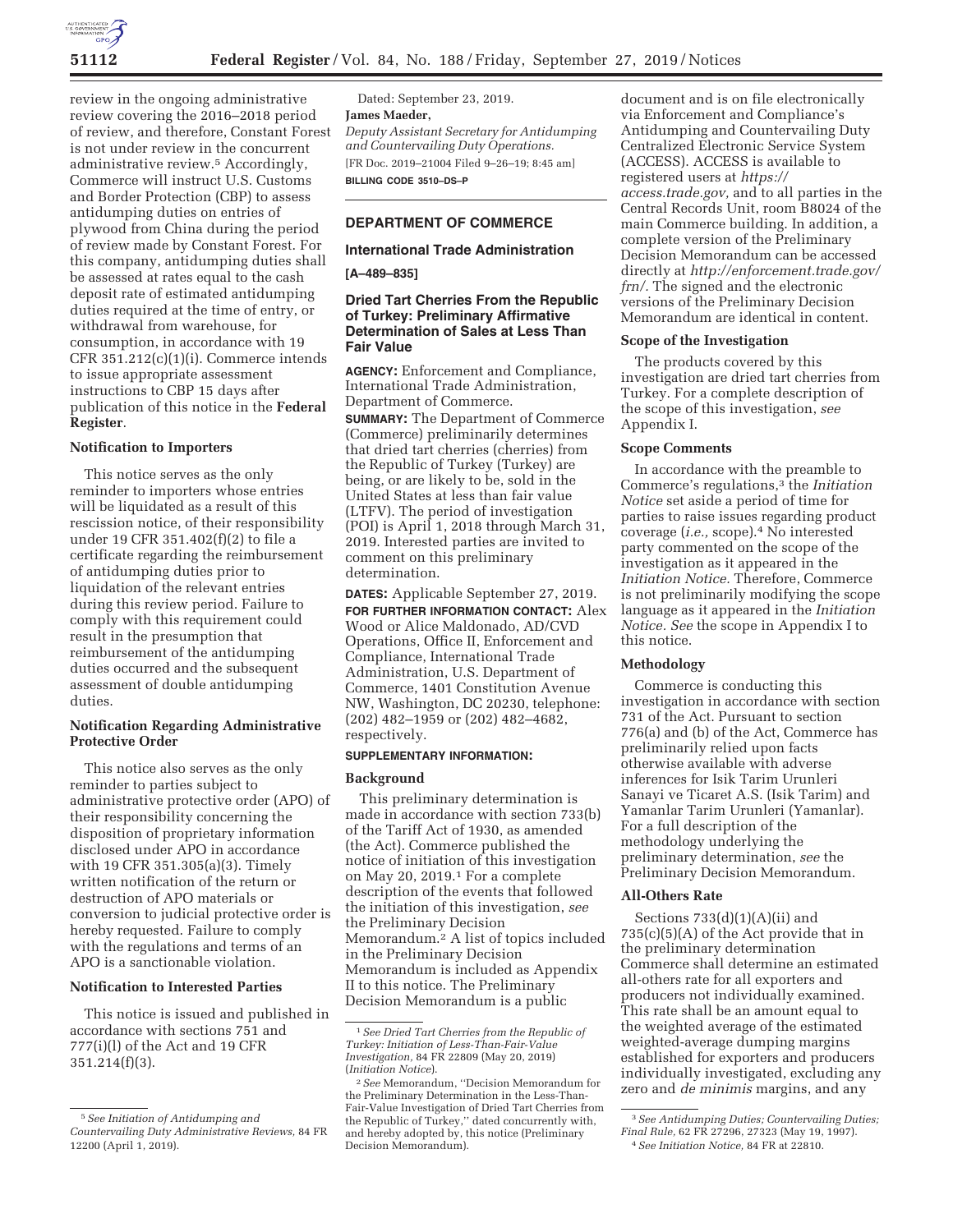margins determined entirely under section 776 of the Act. We cannot apply the methodology described in section 735(c)(5)(A) of the Act to calculate the all-others rate, as the margins in this preliminary determination were calculated entirely under section 776 of the Act.

Pursuant to section 735(c)(5)(B) of the Act, if the estimated weighted-average dumping margins established for all exporters and producers individually examined are zero, *de minimis* or determined based entirely on facts otherwise available, Commerce may use any reasonable method to establish the estimated weighted-average dumping margin for all other producers or exporters. In cases where dumping margins are determined entirely under section 776 of the Act for individually examined entities, Commerce's normal practice under these circumstances is to calculate the all-others rate as a simple average of the alleged dumping margin(s) from the petition.<sup>5</sup> Therefore, as the all-others rate, we are assigning the simple average of the dumping margins alleged in the Petition, which is 541.29 percent. For a full description of the methodology underlying Commerce's analysis, *see* the Preliminary Decision Memorandum.

#### **Preliminary Determination**

Commerce preliminarily determines that the following estimated dumping margins exist during the period April 1, 2018 through March 31, 2019:

| Producer/exporter                                                        | Margin<br>(percent)            |
|--------------------------------------------------------------------------|--------------------------------|
| Isik Tarim Urunleri Sanayi ve<br>Ticaret A.S.<br>Yamanlar Tarim Urunleri | **648.35<br>**648.35<br>541.29 |

\*\*Adverse Facts Available (AFA)

# **Suspension of Liquidation**

In accordance with section  $733(d)(2)$ of the Act, Commerce will direct U.S.

Customs and Border Protection (CBP) to suspend liquidation of entries of subject merchandise, as described in Appendix I, entered, or withdrawn from warehouse, for consumption on or after the date of publication of this notice in the **Federal Register**.

Further, pursuant to section 733(d)(1)(B) of the Act and 19 CFR 351.205(d), Commerce will instruct CBP to require a cash deposit equal to the estimated dumping margin or the estimated all-others rate, as follows: (1) The cash deposit rate for the respondents listed above will be equal to the company-specific estimated dumping margins determined in this preliminary determination; (2) if the exporter is not a respondent identified above, but the producer is, then the cash deposit rate will be equal to the company-specific estimated dumping margin established for that producer of the subject merchandise; and (3) the cash deposit rate for all other producers and exporters will be equal to the allothers estimated simple-average dumping margin. These suspension of liquidation instructions will remain in effect until further notice.

Commerce normally adjusts cash deposits for estimated antidumping duties by the amount of export subsidies countervailed in a companion countervailing duty (CVD) proceeding, when CVD provisional measures are in effect. However, in this investigation, we made no adjustments to the allothers antidumping cash deposit rates because Commerce made no findings in the companion CVD investigation that any of the subsidies in question are export subsidies.<sup>6</sup>

# **Disclosure**

Normally, Commerce discloses to interested parties the calculations performed in connection with a preliminary determination within five days of any public announcement or, if there is no public announcement, within five days of the date of publication of the notice of preliminary determination in the **Federal Register**, in accordance with 19 CFR 351.224(b). However, because Commerce

preliminarily applied AFA to the individually examined companies, Isik Tarim and Yamanlar, in this investigation, in accordance with section 776 of the Act, and the applied AFA rate is based solely on the petition, there are no calculations to disclose.

#### **Verification**

Because the examined respondents in this investigation did not respond to the antidumping questionnaire, we will not conduct verification.

#### **Public Comment**

Case briefs or other written comments may be submitted to the Assistant Secretary for Enforcement and Compliance no later than 30 days after the date of publication of the preliminary determination. Rebuttal briefs, limited to issues raised in case briefs, may be submitted no later than five days after the deadline date for case briefs.7 Pursuant to 19 CFR 351.309(c)(2) and (d)(2), parties who submit case briefs or rebuttal briefs in this investigation are encouraged to submit with each argument: (1) A statement of the issue; (2) a brief summary of the argument; and (3) a table of authorities.

Pursuant to 19 CFR 351.310(c), interested parties who wish to request a hearing, limited to issues raised in the case and rebuttal briefs, must submit a written request to the Assistant Secretary for Enforcement and Compliance, U.S. Department of Commerce, within 30 days after the date of publication of this notice. Requests should contain the party's name, address, and telephone number, the number of participants, whether any participant is a foreign national, and a list of the issues to be discussed. If a request for a hearing is made, Commerce intends to hold the hearing at the U.S. Department of Commerce, 1401 Constitution Avenue NW, Washington, DC 20230, at a time and date to be determined. Parties should confirm by telephone the date, time, and location of the hearing two days before the scheduled date.

#### **Final Determination**

Section 735(a)(1) of the Act and 19 CFR 351.210(b)(1) provide that Commerce will issue the final determination within 75 days after the date of its preliminary determination. Accordingly, Commerce will make its final determination no later than 75 days after the signature date of this preliminary determination.

<sup>5</sup>*See, e.g., Notice of Preliminary Determination of Sales at Less Than Fair Value: Sodium Nitrite from the Federal Republic of Germany,* 73 FR 21909, 21912 (April 23, 2008), unchanged in *Notice of Final Determination of Sales at Less Than Fair Value: Sodium Nitrite from the Federal Republic of Germany,* 73 FR 38986, 38987 (July 8, 2008), and accompanying Issues and Decision Memorandum at Comment 2; *see also Notice of Final Determination of Sales at Less Than Fair Value: Raw Flexible Magnets from Taiwan,* 73 FR 39673, 39674 (July 10, 2008); and *Steel Threaded Rod from Thailand: Preliminary Determination of Sales at Less Than Fair Value and Affirmative Preliminary Determination of Critical Circumstances,* 78 FR 79670, 79671 (December 31, 2013), unchanged in *Steel Threaded Rod from Thailand: Final Determination of Sales at Less Than Fair Value and Affirmative Final Determination of Critical Circumstances,* 79 FR 14476, 14477 (March 14, 2014).

<sup>6</sup>*See Dried Tart Cherries from the Republic of Turkey: Preliminary Affirmative Countervailing Duty Determination* (signed on July 31, 2019);*see also Circular Welded Carbon-Quality Steel Pipe from Pakistan: Affirmative Preliminary Determination of Sales at Less Than Fair Value and Postponement of Final Determination and Extension of Provisional Measures,* 81 FR 36867 (June 8, 2016) and accompanying Preliminary Decision Memorandum at page 13, unchanged in *Circular Welded Carbon-Quality Steel Pipe from Pakistan: Final Affirmative Determination of Sales at Less Than Fair Value,* 81 FR 75028 (October 28, 2016).

<sup>7</sup>*See* 19 CFR 351.309; *see also,* 19 CFR 351.303 (for general filing requirements).